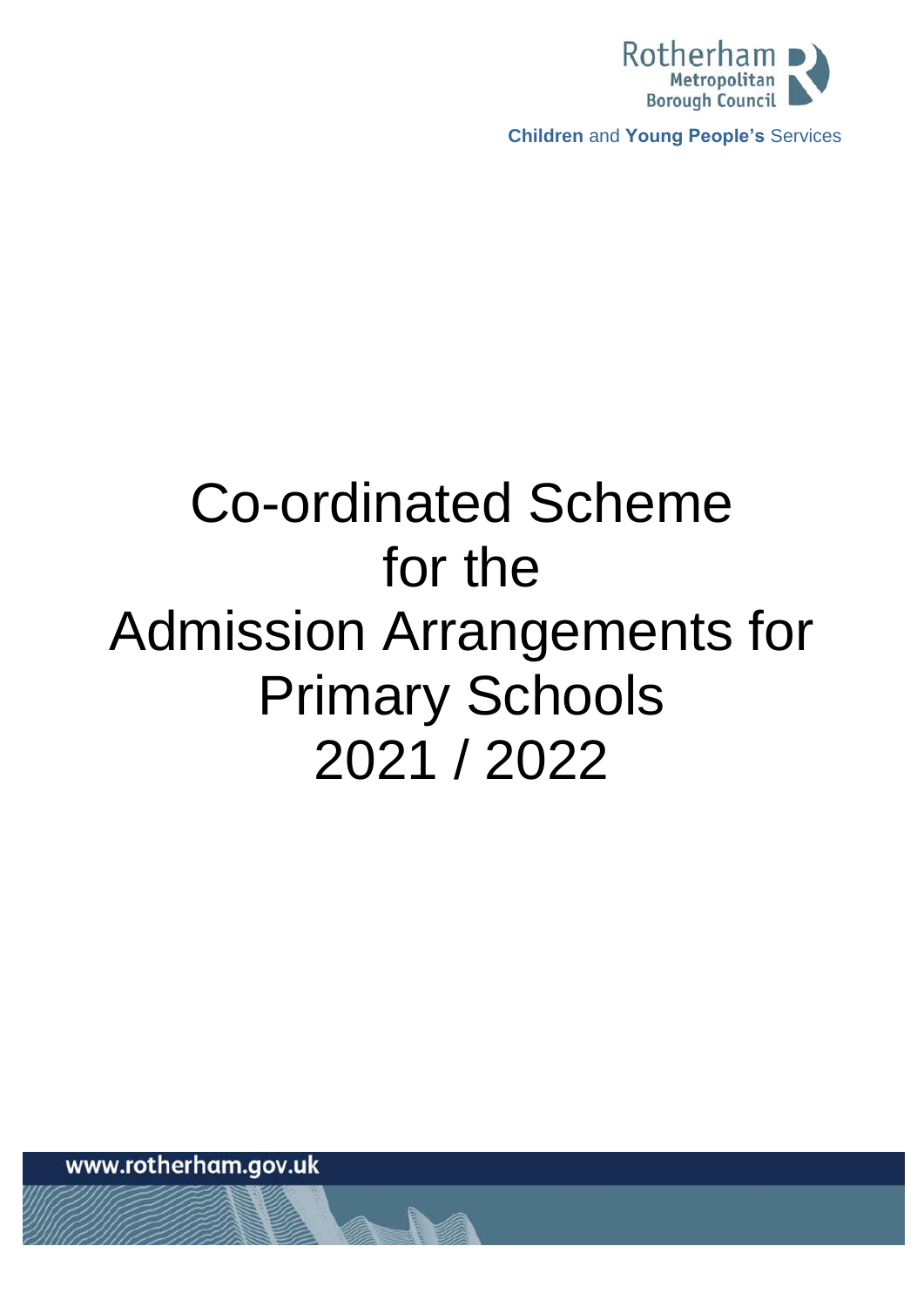# **CONTENTS**

| Glossary of Terms used in this Document |                                                                                                       |                |
|-----------------------------------------|-------------------------------------------------------------------------------------------------------|----------------|
| Introduction                            |                                                                                                       | $\overline{7}$ |
| Section A                               | Applying for a Primary School Place                                                                   | 8              |
| Section B                               | Procedure                                                                                             | $8 - 10$       |
| Section C                               | The Offer of a Primary School Place                                                                   | 10             |
| Section D                               | Preferences which cannot be satisfied                                                                 | 10             |
| Section E                               | Late Applications                                                                                     | 11             |
| <b>Section F</b>                        | <b>Right of Appeal</b>                                                                                | 11             |
| Section G                               | <b>Waiting Lists</b>                                                                                  | $11 - 12$      |
| Section H                               | Supplementary Information Required by Voluntary<br><b>Aided Primary Schools</b>                       | $12 - 13$      |
| Section I                               | <b>False Information</b>                                                                              | 13             |
| Section J                               | Co-ordinated Arrangements for Junior Schools                                                          |                |
| <b>Section K</b>                        | Transfers between schools during the school year                                                      | 14             |
| Annex 1                                 | <b>Timetable for Co-ordinated Admissions</b>                                                          | 15             |
| Annex <sub>2</sub>                      | Criteria for the Offer of a Single Place at a Primary,<br>Infant, Junior or, Infant and Junior School |                |
| Annex 3                                 | Admission Authorities within the Co-ordinated<br><b>Scheme for Primary School Admissions</b>          | 17             |

*In accordance with the School Standards and Framework Act 1998 this is a scheme for coordinating the arrangements for the admission of pupils to maintained primary schools in the area for which Rotherham Council is the Local Authority.* 

## **Please note - Within this scheme, any reference to a 'school' may include the following:**

**Community and Controlled Primary schools Academies Voluntary Aided Schools or Academies**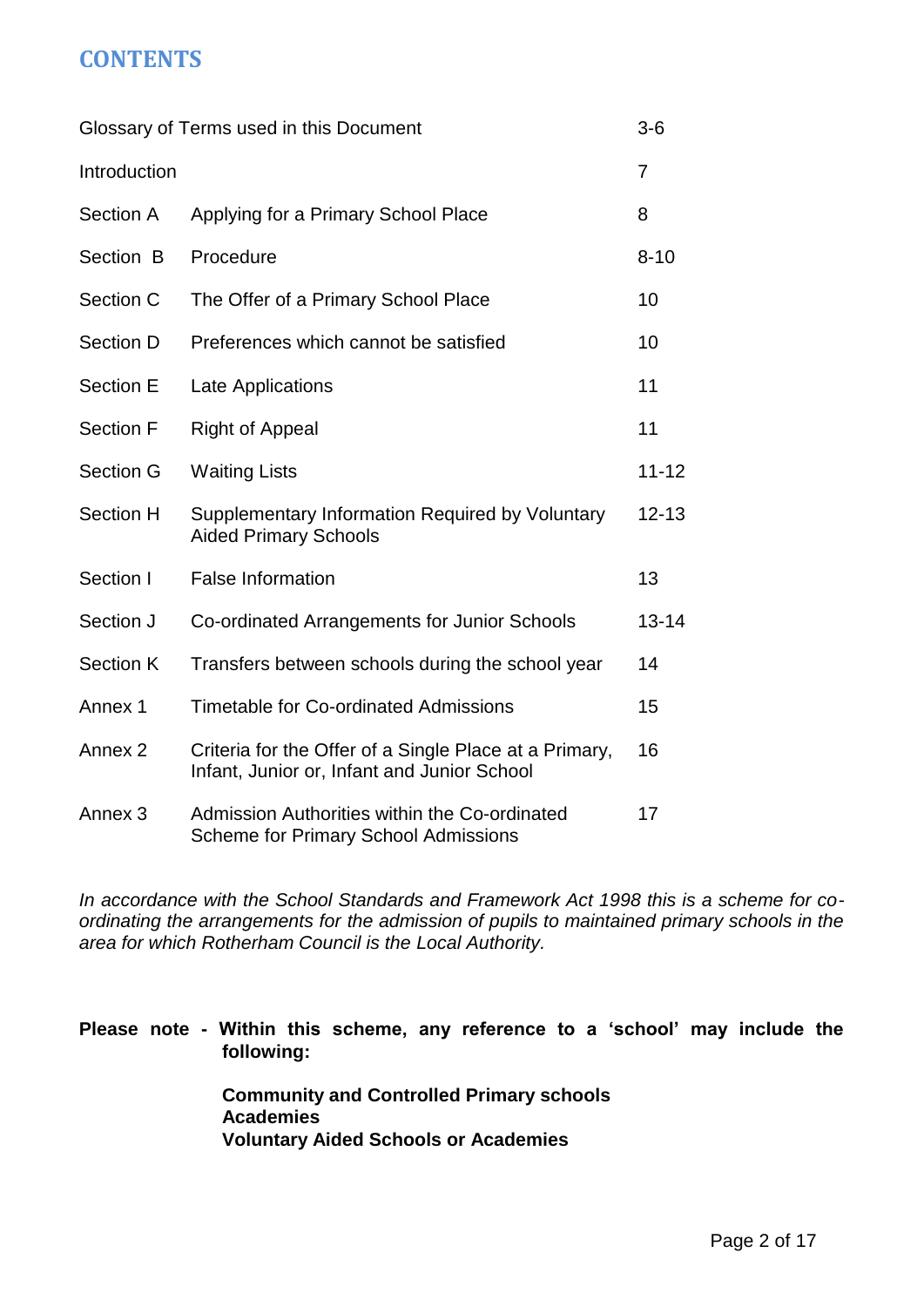# **GLOSSARY OF TERMS USED IN THIS DOCUMENT**

## **Academy**

This is a publicly funded school, independent of local authority control providing education to pupils of all abilities. Academies are established by sponsors from business, faith or voluntary groups working with partners from the local community. Academies provide a teaching and learning environment and offer a broad and balanced curriculum. Each Academy is set up as a company limited by guarantee with charitable status and will have a board of governors/trustees responsible for the governance and strategic leadership of the school. Admission into the school is the responsibility of the school governing body and not the Local Authority, although it is the Authority who will make the offer of a place on behalf of the Governing Body during the normal admission round.

### **Admission Appeal**

Where a parent(s)/carer(s) is not offered a place for their child at a primary school for which they have expressed a preference, they have a legal right of appeal to an independent appeals panel who has the power to give further consideration to the application.

#### **Admission Arrangements**

All the procedures, criteria and publications which must be put in place by an admissions authority in order to process applications for admission to primary school. Admission arrangements will determine whether or not a child is eligible for admission to school.

#### **Admissions Authority**

The body responsible for determining the admission arrangements for a particular primary school. This may be the Local Authority, (for community and voluntary controlled primary schools) or the governing body of the school, (for voluntary aided primary schools and academies).

#### **Admission Criteria**

The rules which govern who should and who should not be offered a place at a primary school where the school is oversubscribed.

#### **Admission Number**

The number of pupils which the appropriate admission authority has determined can be admitted to a school in any relevant age group.

#### **Admissions Round**

The process and timetable by which parent(s)/carer(s) have to submit the common application form for admission to primary school in order to receive the single offer of a primary school place for admission to a relevant age group.

#### **Admission Year**

The school year to which the admission arrangements apply.

## **Allocation of a Primary School Place**

The admission procedure which ends with the single offer of a primary school place being made and a pupil being placed on the list of admission for a particular school.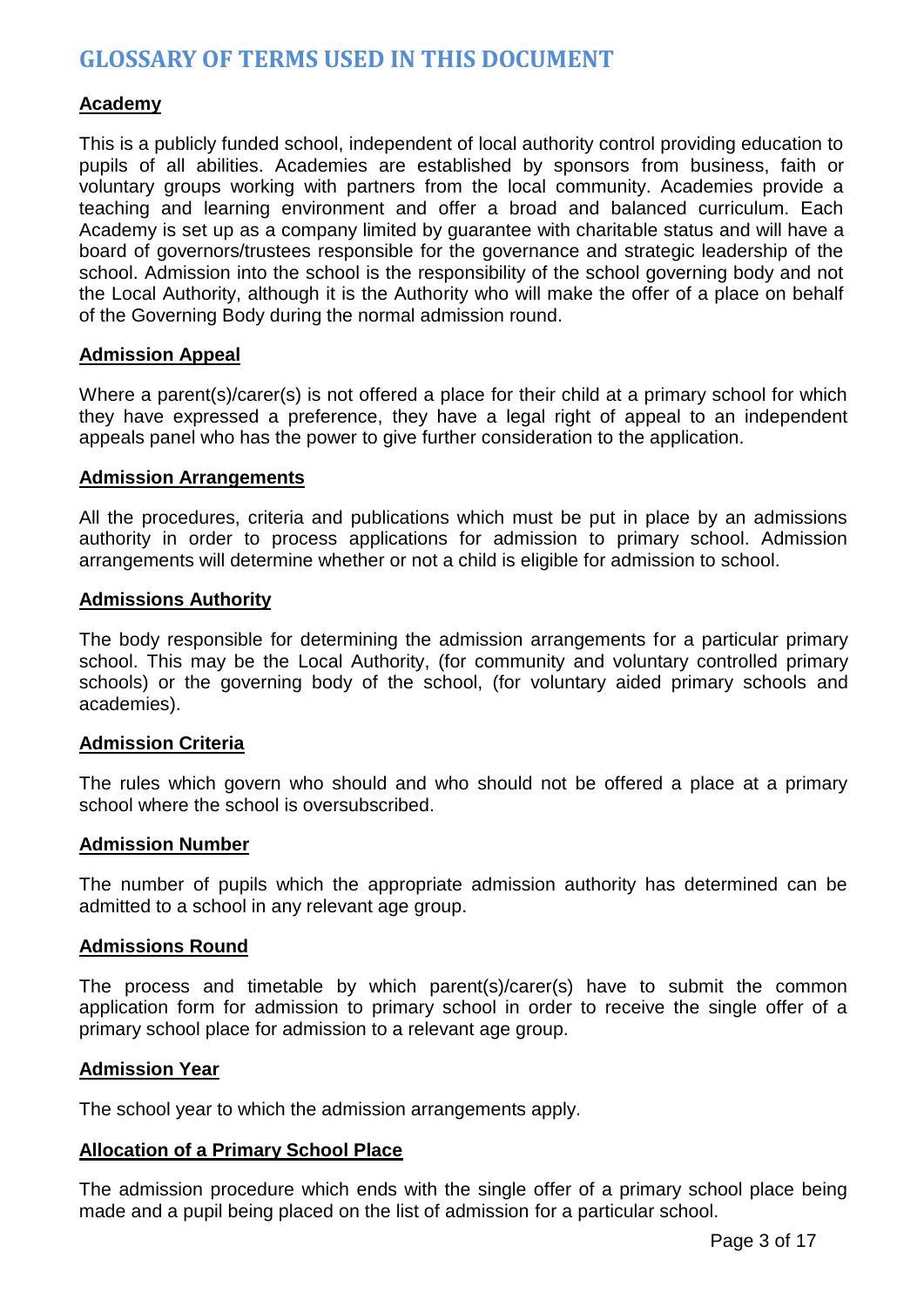## **Common Application Form**

The form used in the admission procedure on which parent(s)/carer(s) express preferences for up to three schools and give reasons for those preferences. It is referred to as a common application form as it allows parent(s)/carer(s) to apply for different types of schools. This form, in respect of transfers may require additional information. The term 'common application form' is used to refer to the online application form or the paper common application form.

## **Community Primary School**

A primary school for which the Local Authority is wholly responsible, including responsibility for the admission arrangements.

### **Co-ordinated Scheme for Admission to Primary School**

The scheme determined by the Local Authority (following the necessary consultation) for ensuring that, so far as is reasonably practicable, a single offer of a primary school place is communicated to parent(s)/carer(s) on the Offer Day and beyond.

### **Eligible for Admission**

This is where a child can be offered a place at a school either because:

- the number of applications for a school is less than the admission number; or
- it is oversubscribed but the child has a sufficiently high priority to gain a place within the admission number.

## **Home Authority**

The Local Authority within whose area the child resides.

#### **Local Authority**

The Local Authority (LA) is the body responsible for the provision of education for pupils' resident within its area.

#### **Maintaining Authority**

The Local Authority (LA) within whose area a school is situated and for which that authority is responsible.

#### **National Offer Day**

The day each year, on which the single offer of a school place is communicated to parent(s)/carer(s) under the Authority's Co-ordinated Scheme. Offer letters will be issued on 16 April, 2021, or as amended by appropriate Regulations.

#### **Net Capacity**

The net capacity is the total number of places available for pupils at the school.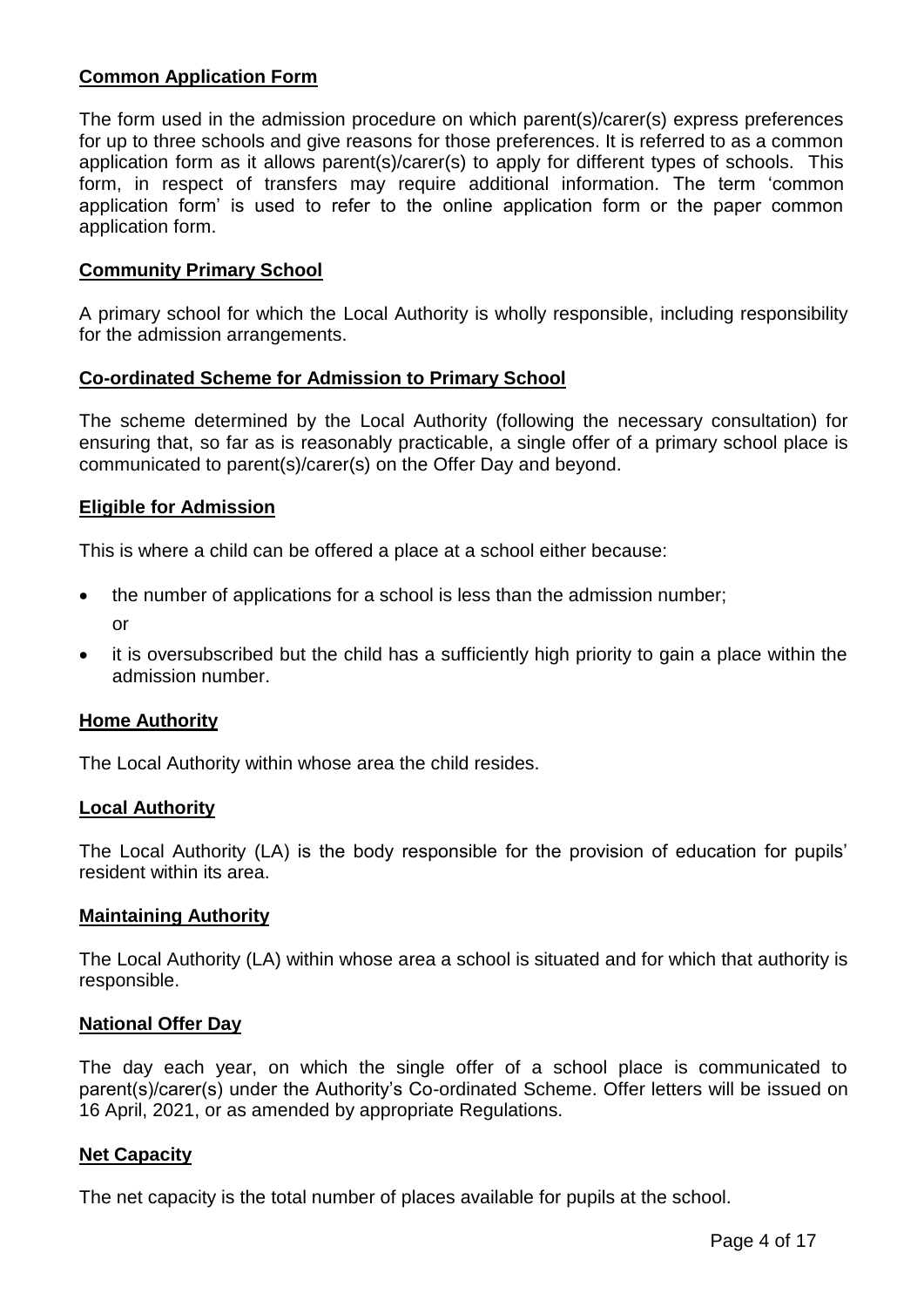## **Ordinary Place of Residence**

The child's ordinary place of residence will be deemed to be the residential property at which the child normally and habitually resides, with the person(s) having parental responsibility, at the closing date for the receipt of the completed Common Application Form.

Where residency is split equally between two people with parental responsibility the child's ordinary place of residence will be deemed to be with the person who received Child Benefit on the closing date*.* Where parental responsibility is held by more than one person and those persons reside in separate properties, the child's ordinary place of residence will be deemed to be that property at which the child normally and habitually resides for the greater part of the week including weekends, not solely for the purpose of receiving education.

Where there is a dispute between parents over which school is the preferred school for their child, parents are advised that this should be resolved by both parties either amicably or, if this is not possible, parents should seek legal advice and the matter may need to be resolved by the Family Court.

#### **Oversubscribed School**

Where the number of applications for the relevant age group in any year exceeds the number of places available as expressed by the admission number for the school.

### **Preference**

Legislation requires that parent(s)/carer(s) must be able to indicate which school(s) they would prefer their child to attend and give reasons for their preference(s).

## **Provisional Offer of a School Place**

Where a child is eligible for admission to a school and the Authority could offer a place at that school. Whether a place is offered depends on the co-ordinated scheme for admission arrangements.

#### **Ranking**

The orders in which parent(s)/carer(s) are asked to list their preferences when completing the common application form. The preferences for all schools are equal ranked. This means that all applications for an individual school will be assessed according to the admissions criteria and no priority will be given to the ranking.

#### **Relevant Age Group**

The age at which children are admitted to the different phases of primary education. These are, as follows:-

| <b>Year Group</b>                                 | <b>Admission Year</b> | Date of Birth        |
|---------------------------------------------------|-----------------------|----------------------|
| Reception<br>(Infant, Infant & Junior, & Primary) | 2021-2022             | 1.9.2016 - 31.8.2017 |
| Year 3 (separate Junior Schools)                  | 2021-2022             | 1.9.2013 - 31.8.2014 |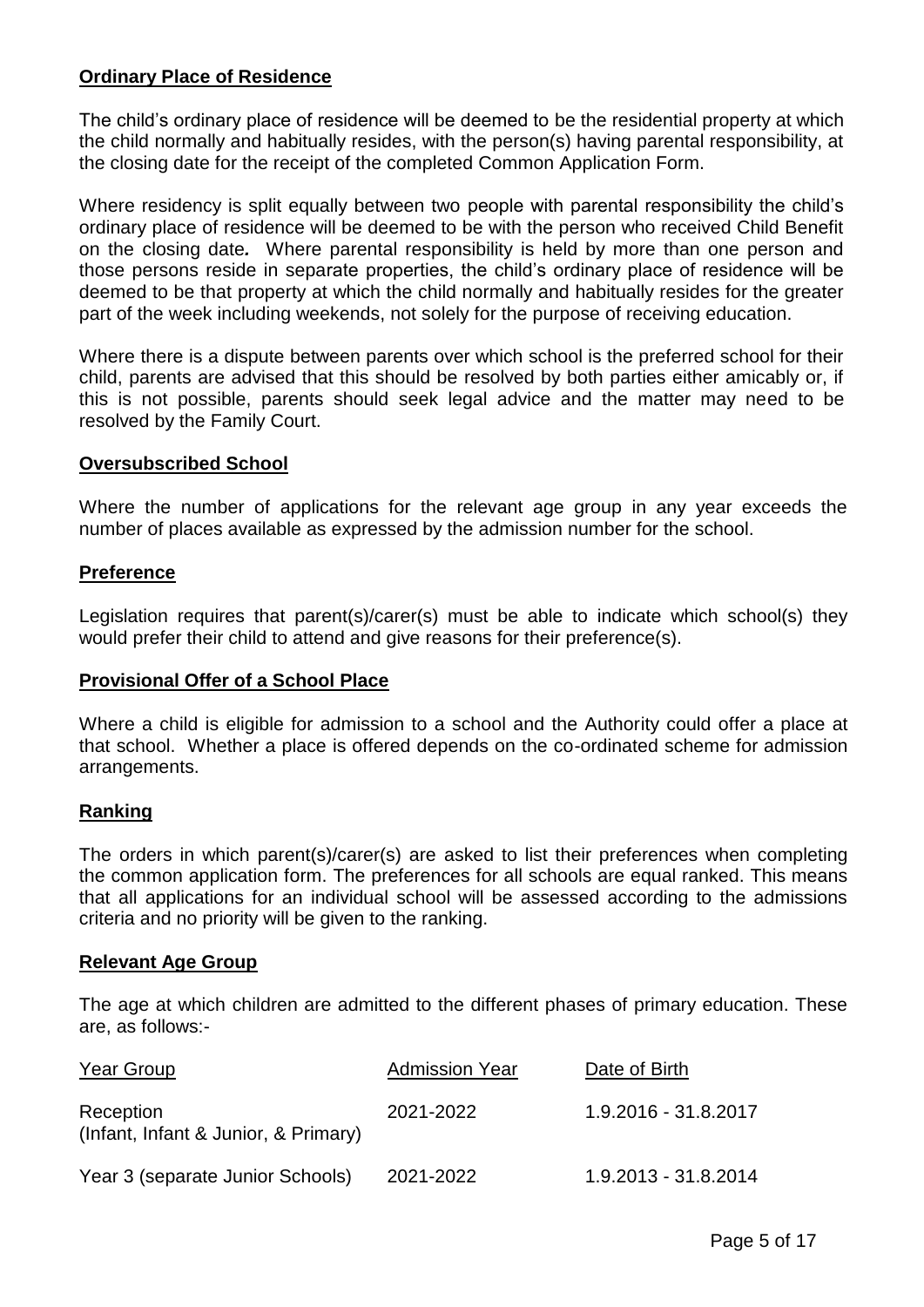The children will be of the same age group i.e. those born on or between 1 September and 31 August in the same school year.

## **Single Offer of a School Place**

The one offer for a place at a school which is made to a parent(s)/carer(s) from the provisional offers available based on the ranking of the preferences expressed under the scheme.

## **Supplementary Information Form (SIF)**

The supplementary information form (SIF) provides further information required by the governing bodies of voluntary aided schools.

## **Transfer**

Admission into the relevant age group **after** the end of the admissions round, i.e. after the waiting lists have ceased on 31<sup>st</sup> December, and for any other age group.

## **Trust School**

This is a school established by a trust and jointly maintained by the Authority. Admission into the school is the responsibility of the school governing body and not the Authority, although it is the Authority who will make the offer of a place on behalf of the Governing Body.

## **Voluntary Aided Primary School**

A primary school for which the governing body of the school is responsible in partnership with Church Authorities and for which the governing body of the school retains responsibility for admission arrangements.

## **Voluntary Controlled Primary School**

A primary school for which the Local Authority is responsible in partnership with Church Authorities but, for which the Local Authority retains responsibility for admission arrangements.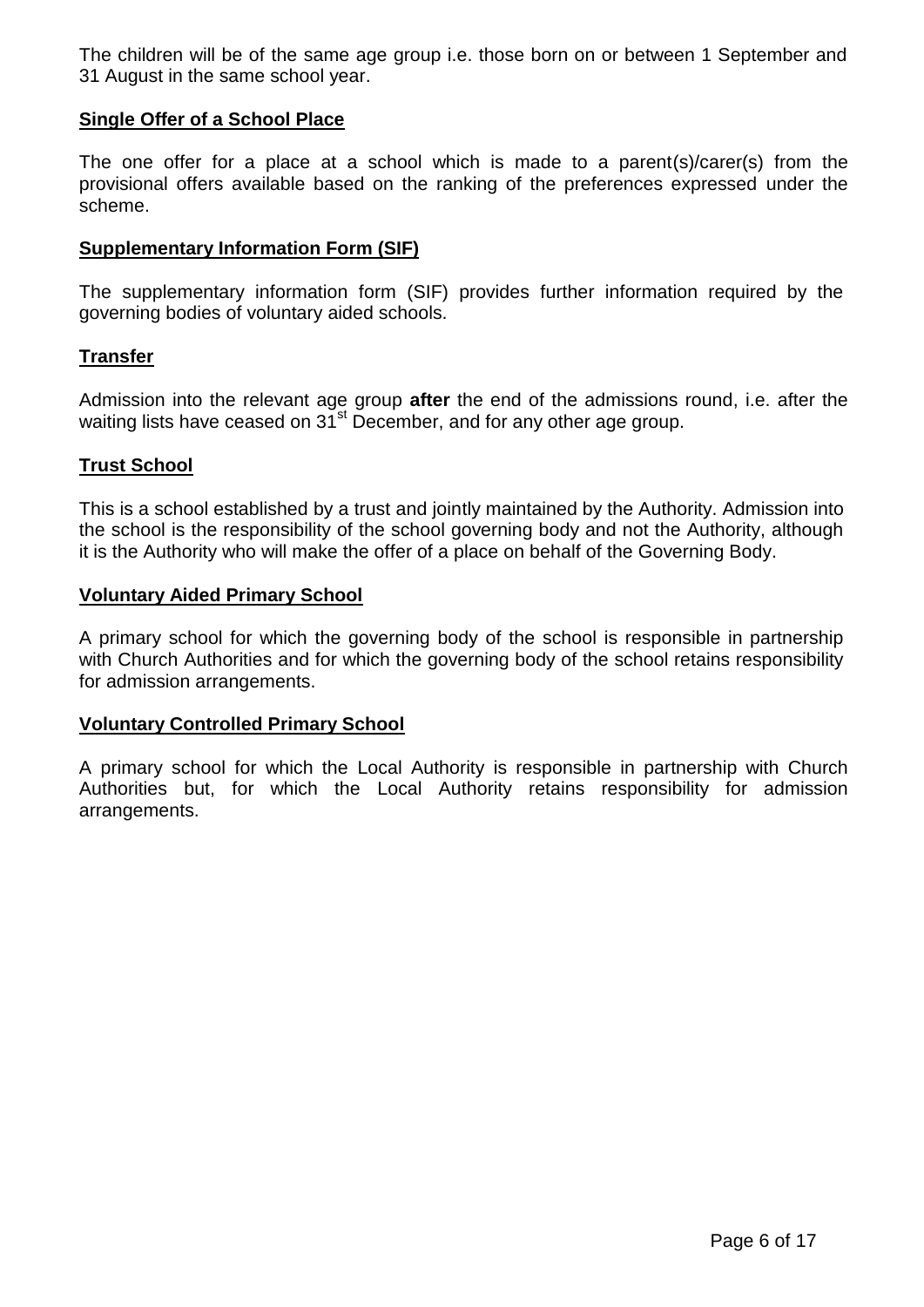# **INTRODUCTION**

The purpose of the co-ordinated scheme for admission to different phases of primary education is a mechanism that will ensure, so far as is reasonably practicable, that every child resident in Rotherham whose parent(s)/carer(s) has applied for a primary school place for their child in the normal admissions round (i.e. for entry into Reception class or Year 3 of a Junior School) receives a single offer of a school place on the same day. It also covers the procedure for late applications and transfers.

For the school year 2021/22 the Authority will be co-ordinating the admission to primary school arrangements with the local authorities which share a border with Rotherham. They are; Barnsley, Doncaster, Sheffield, Derbyshire and Nottinghamshire. To ensure that there will be only one offer of a place in any school within the above named authorities this will apply, in respect of the admissions round up to 31 August for the relevant age group. After that time and for any time in respect of any other Local Authority, parent(s)/carer(s) may be in receipt of more than one offer.

The co-ordinated scheme is an administrative process which is intended to make admission to school easier, more transparent and less stressful for all parent(s)/carer(s).

In order to provide the parent(s)/carer(s) of every child with an offer of one place, the Authority will be working collaboratively with the Governing Bodies of Catholic and Church of England voluntary aided schools, academies, trust schools and other admission authorities as required by regulations. Private and independent schools are not part of the co-ordinated admissions scheme.

Rotherham Local Authority (the Authority) is the admissions authority for all community and voluntary controlled primary schools in Rotherham. The Governing Bodies of the Catholic and Church of England voluntary aided primary schools and the Academies are the admission authorities for those schools.

Rotherham Local Authority will be the only body to offer, or convey an offer, to the parent(s)/carer(s) of a child resident in Rotherham a single place at any primary school for which a preference has been made during the admissions round or at any other time in so far as is reasonably practicable.

## **The offer of a single place to the parent(s)/carer(s) of a child will be made on the offer day, that is, 16 April 2021, provided that the application has been received at the appropriate time. (Please refer to the timetable attached at Annex 1).**

The co-ordinated scheme for primary school admission arrangements will not affect the responsibility of the governing bodies of voluntary aided schools or academies to set and apply their own admission arrangements.

Under the co-ordinated scheme, the Local Authority responsible for the area in which a child resides is known as *the home authority***.**

For the purposes only of this co-ordinated scheme, any reference to a primary school is also a reference to an infant, junior and junior & infant school.

It should be noted that children with an Education, Health and Care Plan will receive notification of a school place via the EHCP process rather than in accordance with the timetable in Annex 1.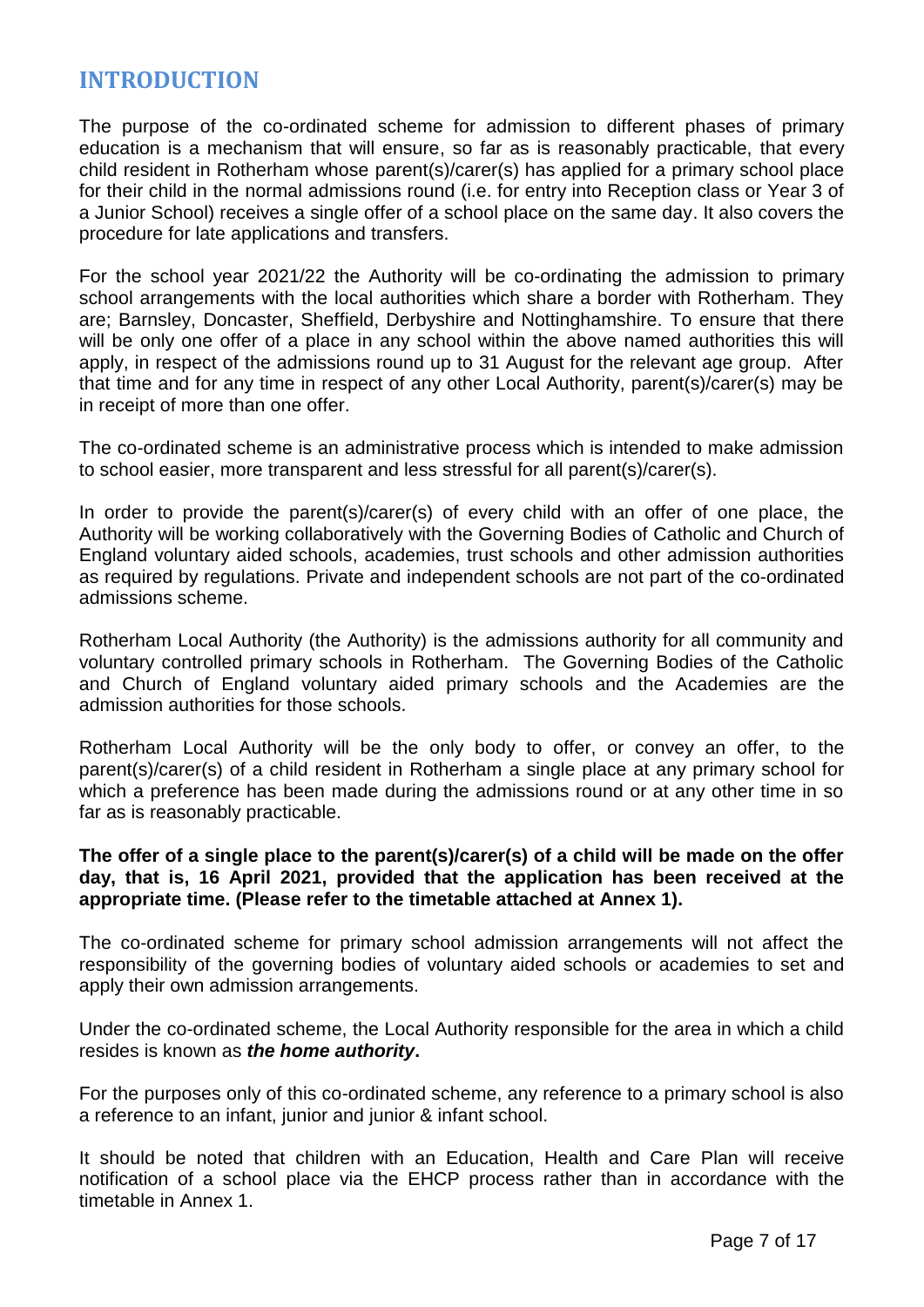# **A APPLYING FOR A PRIMARY SCHOOL PLACE**

- 1 All applications from parent(s)/carer(s) of children resident in Rotherham for admission to any Primary School in Rotherham (including all academies, voluntary aided and trust schools) or any other Local Authority, must be made on Rotherham's common application form and forwarded to Rotherham LA.
- 2 Applications from parent(s)/carer(s) of children not resident in Rotherham must be made on the appropriate application form available from their own home LA, even if these include a preference for a school in Rotherham.
- 3 Parent(s)/carer(s) can state preferences for any category of primary school, that is,
	- a) community
	- b) voluntary aided
	- c) voluntary controlled
	- d) academy
	- e) trust
- 4 Where Rotherham Local Authority receives a Rotherham common application form from a parent(s)/carer(s) of a child not resident in Rotherham it will be sent directly to the child's home authority to be processed.
- 5 Parent(s)/carer(s) will be invited to state up to three preferences on the common application form for primary schools and give their reasons for those preferences.
- 6 All common application forms for children resident in Rotherham should be submitted online at [www.rotherham.gov.uk/schools](http://www.rotherham.gov.uk/schools) or returned to the Admissions Team, Children and Young People's Services, Riverside House, Main Street, Rotherham S60 1AE.
- 7 **Completed Common Application Forms together with any additional information and/or documentation required by the relevant admission authority must be submitted by the published closing date of 15 January, 2021. Any applications received after that date will be dealt with in accordance with the procedure detailed in Section E.**
- 8 The criteria for determining the offer of a single place at any primary school for which the child is eligible to be granted admission is given at Annex 2 to this scheme.
- 9 The completion and return of the common application form does not in itself guarantee a place at the preferred primary school(s).

# **B PROCEDURE**

- 1 By 2nd February 2021 Rotherham LA will have sent applications received by 15 January 2021 closing date to:
	- a) schools and academies within Rotherham who are their own admissions authority,
	- b) other authorities outside Rotherham where schools named on the application are located.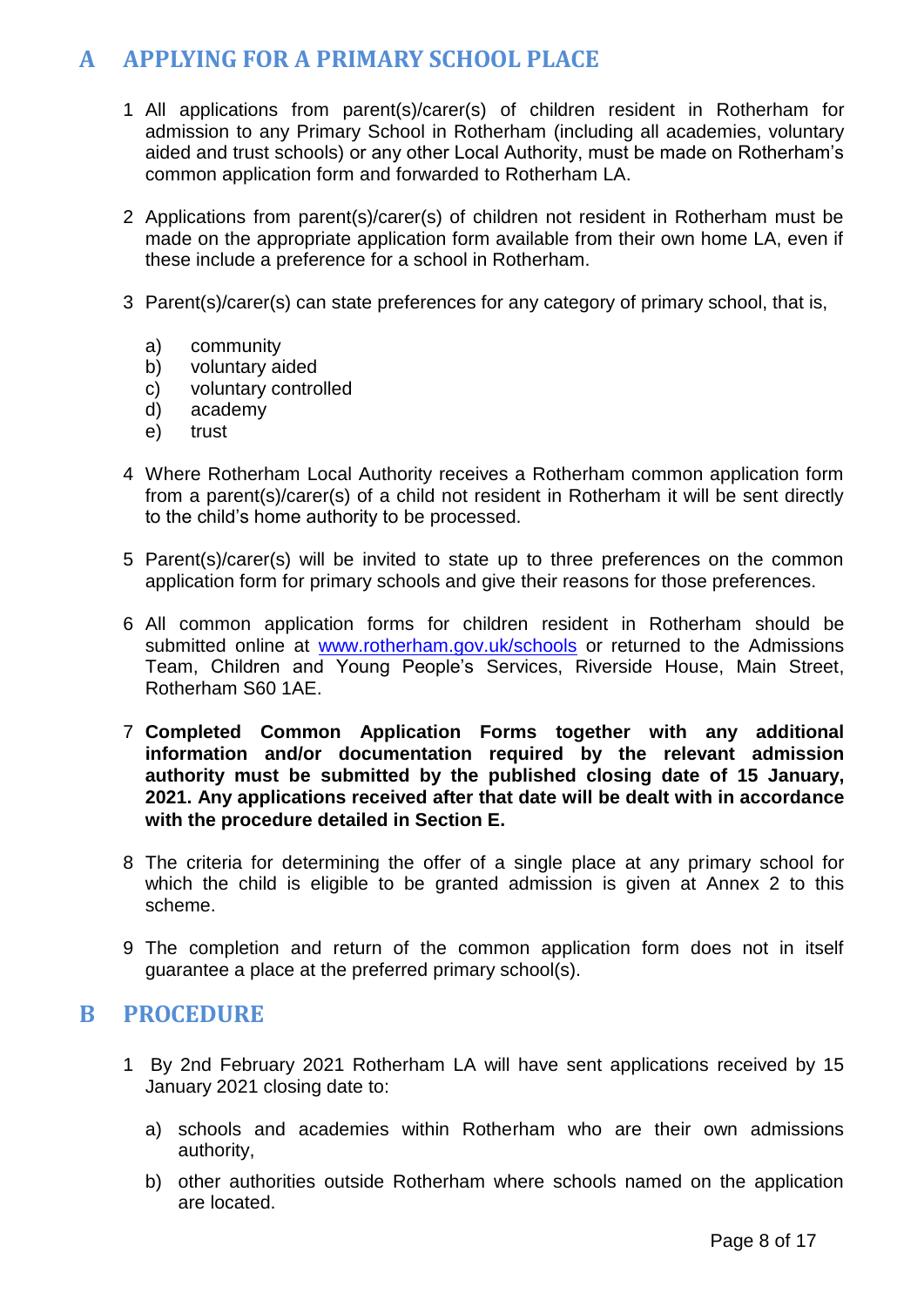- 2 In considering applications for admission to primary schools the order of preference as stated on the common application form need not be revealed. However it is likely that the application form will simply be copied and forwarded onto the relevant admission authority and this will reveal the ranking.
- 3 For all preferences stated on any completed common application form received, the respective admission authorities will apply their published admission criteria for schools in their area.
- 4 By 16th February 2021 the Rotherham LA will:
	- a) have completed a list of provisional offers for schools for which it is the admission authority;
	- b) have notified other Admission Authorities where children resident in their area have applied for admission to a Rotherham primary school, whether they can or cannot be offered a place;
	- c) have received from voluntary aided schools, academies, and trust schools within Rotherham a list of children who can or cannot be offered a place at those schools. Where children on that list are resident in the area of other Admission Authorities, Rotherham LA will inform the home authority of the outcome.
	- d) have received notification from other Admission Authorities of any places which those admission authorities can offer in response to any preference expressed by a parent(s)/carer(s) of a child resident in Rotherham.
- 5 By 16th March 2021, Rotherham LA will:
	- a) compare the list of provisional offers for Rotherham primary schools against the list of provisional offers from other admission authorities;
	- b) make determinations on which provisional offers will be made taking account of:
		- (i) provisional offers from other admission authorities; and
		- (ii) the ranking of the expressed preferences on the common application form.
	- c) amend the list of provisional offers for each Rotherham primary school to take account of the determination at points above.
	- d) inform any Admission Authorities of those provisional offers, which are to be approved, and those that are not to be approved;
	- e) receive from other Admission Authorities details of those offers of places in Rotherham primary schools that are to be accepted and those that are not to be accepted;
- 7 By 23 March 2021 Rotherham LA will have determined provisional offers and it will be possible to identify those primary schools which are:
	- a) undersubscribed; or
	- b) oversubscribed.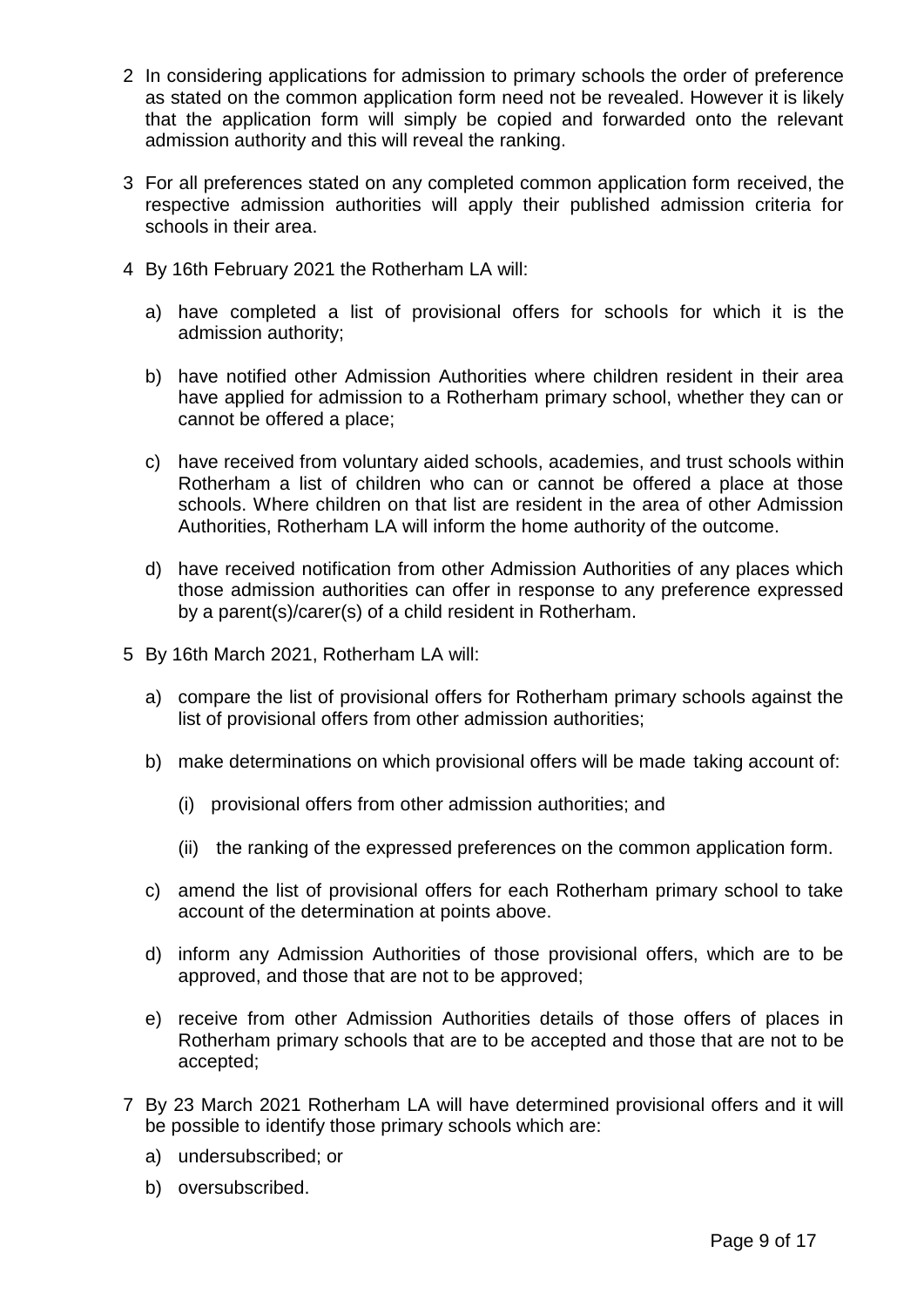For oversubscribed primary schools the effect of provisional offers by other admission authorities will have to be taken into account in order to complete the allocations to these primary schools.

- 8 Where it is the case that a child resident in Rotherham is eligible for more than one provisional offer of a primary school place, the parent(s)/carer(s) will be offered the highest ranked of those provisional offers as determined by reference to their stated ranking on the common application form under the scheme.
- 9 Rotherham LA will determine the offer of a school place for any Rotherham children where none of the preferences can be met.
- 10 On 16 April 2021 Rotherham LA will post the allocation letters or send emails to parent(s)/carer(s) in accordance with the scheme.

# **C THE OFFER OF A PRIMARY SCHOOL PLACE**

- 1. All offers of a primary school place will be made on the 16 April 2021, for preferences received up to and including 15 January 2021.
- 2. Rotherham LA as the home authority for the co-ordinated admissions scheme will make all offers to all children resident in Rotherham on behalf of:
	- a) those community and voluntary controlled primary schools for which it is the admission authority; and
	- b) any other admission authority listed above which is offering a place to a child resident in Rotherham.
- 3. On 16 April 2021, all primary schools within Rotherham will be sent a list of those children who have been offered a place at that school.

# **D PREFERENCES WHICH CANNOT BE SATISFIED**

- 1. Where the Rotherham authority cannot make a single offer for any of the preferences expressed by a parent(s)/carer(s) of a child resident in Rotherham, a place will be allocated to the child at the catchment area school, if places remain at that school, otherwise a place will be offered the next nearest community or controlled school or academy with places available. (If the next nearest school with spare places is Brampton Ellis C.E. Aided Primary School the Governors have agreed that a place may be offered at the school).
- 2. A determination of the nearest Rotherham community, voluntary controlled primary school or academy will be made by reference to the distance measured by means of a straight line on a horizontal plane. A Geographical Information System is used which applies seed points as determined by Ordnance Survey. Measurements are taken from the seed point of the ordinary place of residence to the seed point of the school. Where the school has more than one seed point, the seed point closest to the geographical centre of the complex is used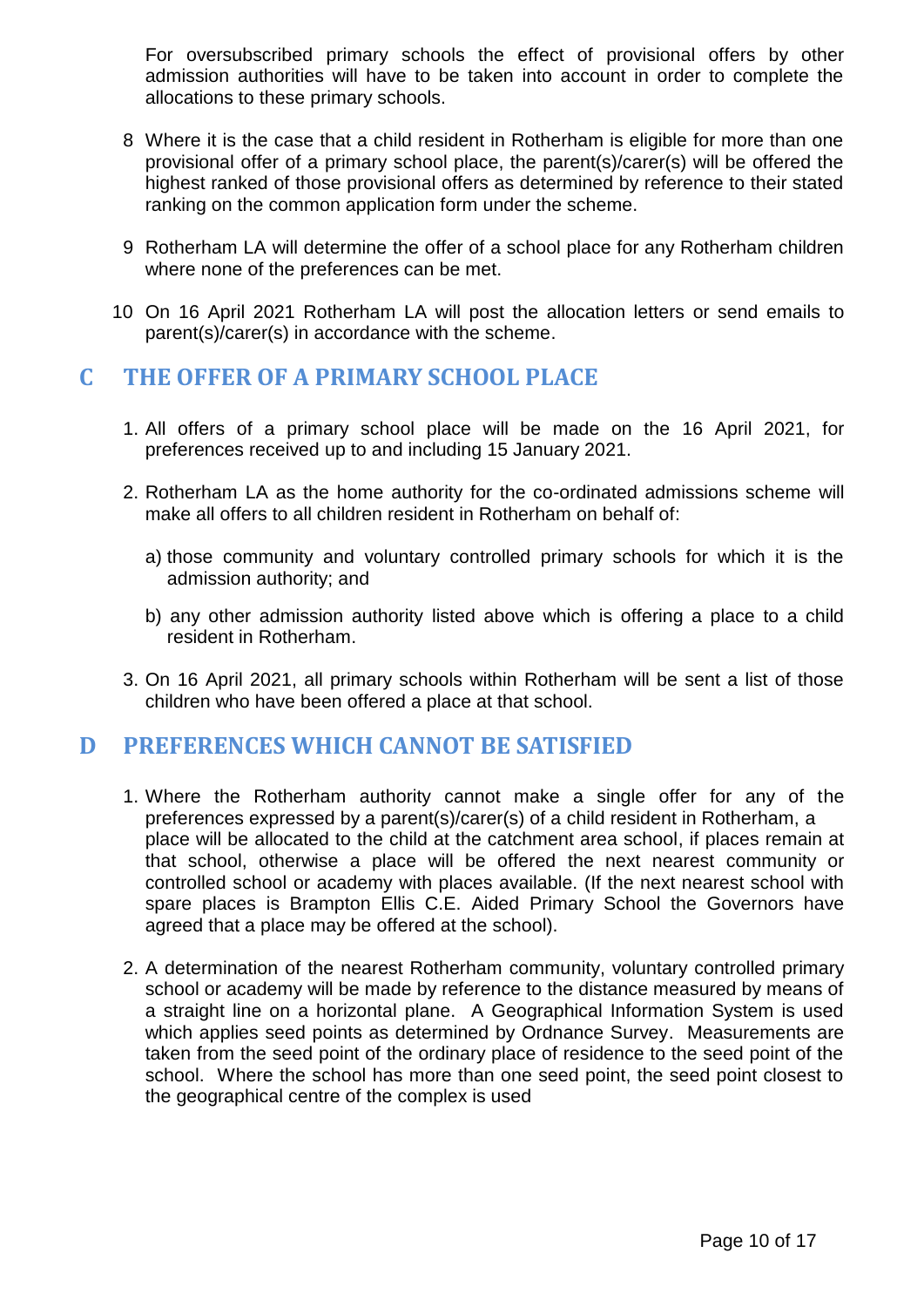# **E LATE APPLICATIONS**

- 1. All applications received by the Authority up to and including 15 January 2021 will be included in the offer of a primary school place made on the offer day.
- 2. All applications for primary school places received after 15 January 2021 will be deemed as late applications and will be dealt with after the offer day.
- 3. On 17 April 2021 applications received between 16 January 2021 and 16 April 2021 inclusive will start to be processed in accordance with the admission criteria irrespective of the date the application was received. This will include applications received by neighbouring admission authorities where a Rotherham school is named by the parent as one or more of the preferred schools. Parent(s)/carer(s) will be notified of decisions on 18 May, 2021.
- 4. Applications received from 17 April 2021 onwards will be processed in date received order and parent(s)/carer(s) will be notified as soon as possible after 18 May 2021.
- 5. On 1 June 2021 Rotherham LA will allocate places to Rotherham children it is aware of, for whom it has not received an application under the scheme. A place will be allocated to the child at the catchment area school, if places are available, otherwise a place will be offered the next nearest community or controlled school or academy with places available.
- 6. Applications received after 31 December, 2021 will be dealt with as transfers during the school year as set out in Section K of this scheme.

# **F RIGHT OF APPEAL**

Any parent(s)/carer(s) whose child is not offered a primary school place for which they have applied has the right of appeal to an independent appeals panel. The right of appeal also applies at times other than at the normal time of admission to school (for example, when families move into the area during the school year) and, in respect of primary school admissions at other than the normal age of admission (such as a year early or a year late for transfer from primary to secondary school). Parent(s)/carer(s) who have missed the normal deadlines for applying for admission to primary school or who have had an offer of a place withdrawn also have a right of appeal if they are refused a place.

**Please note that the above does not apply in instances where a child has been permanently excluded from two schools. This applies to a twice excluded pupil for a period of two years beginning with the date the last exclusion took place.**

# **G WAITING LISTS**

- 1. The Rotherham authority will maintain a waiting list for all Rotherham primary schools where the number of applications received during the admissions round for those schools has exceeded the number of available places in the relevant age group.
- 2. Names of children will automatically be placed on the waiting list for a primary school where they have been refused a place and where it is ranked above that primary school at which a place has been offered.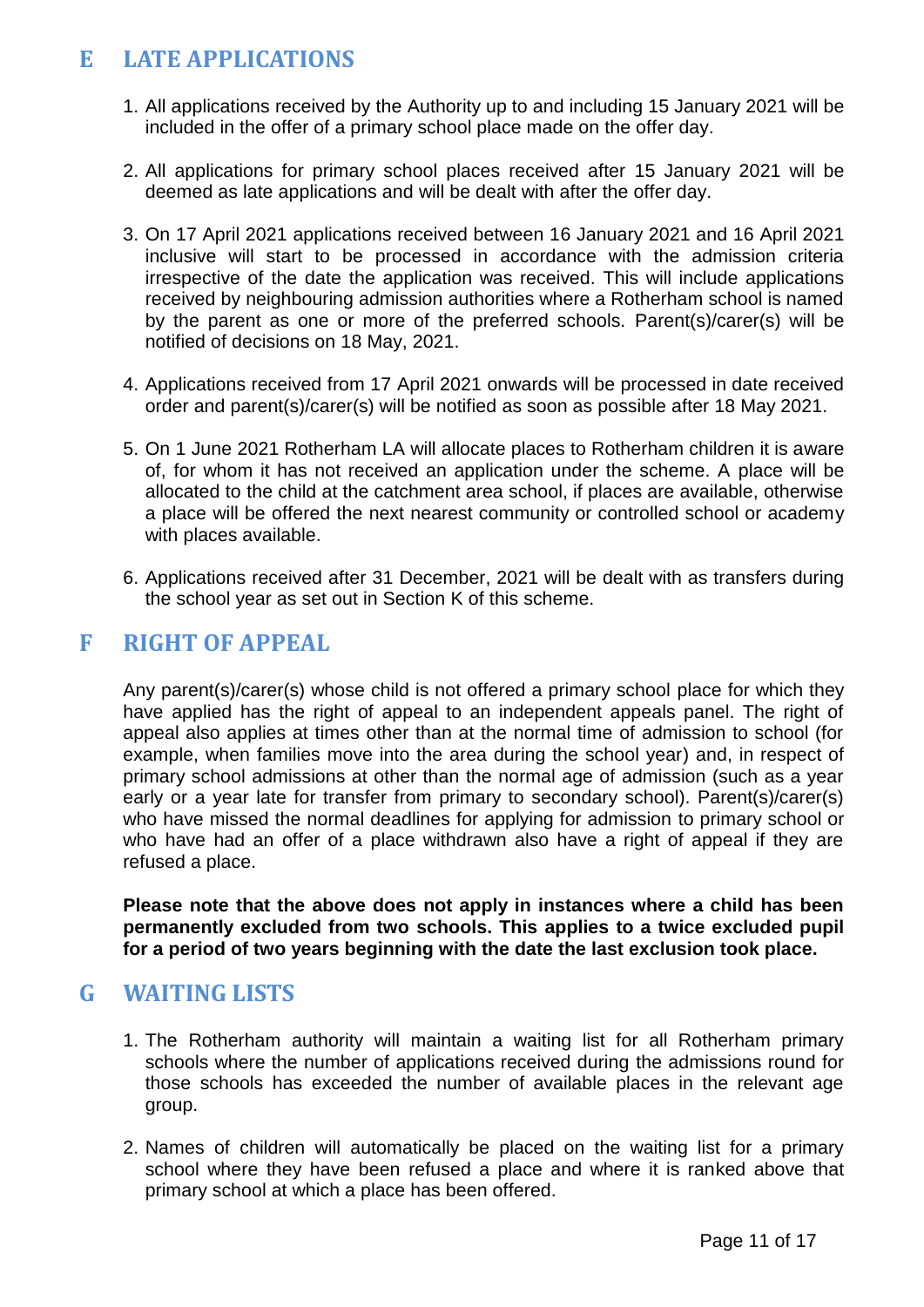- 3. A vacancy arises in the relevant age group only when, during the admissions round, the number of offers for a particular primary school falls below the admission number applicable to that school for that year group or a higher admission number in instances where one has been set.
- 4. The waiting lists will operate from the offer day and will be maintained up to 31 December 2021 when they will cease.
- 5. Priority on the waiting list will be determined by reference to the appropriate admission authority's admission criteria for that school.
- 6. Parent(s)/carer(s) need to be fully aware that no priority is given on the waiting list by reference to the date on which the application is received. Consequently, it is possible that the name of a child on the waiting list may be moved down the list to accommodate a later unsuccessful applicant who has a higher priority on the waiting list as determined by the admission criteria.
- 7. Parent(s)/carer(s) who intend to appeal against the Authority's decision not to offer a place at a preferred school(s) should do so irrespective of having their child's name placed on the waiting list. The independent appeals panel's decision cannot be influenced by the child's position on the waiting list.

# **H SUPPLEMENTARY INFORMATION REQUIRED BY VOLUNTARY AIDED SCHOOLS/ACADEMIES**

- 1. Voluntary aided schools usually require supplementary information which relates to the church at which the child is a member.
- 2. In addition to the common application form, each voluntary aided school in the Rotherham area and the area of another Local Authority will require their own supporting information to be provided on a separate form which all applicants for those primary schools will be required to complete. The supplementary information form can be used for all Voluntary Aided Schools in South Yorkshire. It should be noted that parent(s)/carer(s) who wish to state a preference for voluntary aided or voluntary controlled schools or academies in other LAs should contact that LA to ensure they are aware of their preferred school's admissions policy and that they obtain and complete the relevant supplementary information form, where necessary.
- 3. Parent(s)/carer(s) who intend to express a preference or preferences for voluntary aided schools must complete and return the supplementary form(s) and the common application form and return them to the child's home LA by 15 January 2020. Any additional information/documentation requested by the admission authority for the school should also be attached. The home LA will not be responsible for pursuing any relevant documentation that is not included with the common application form. **The Supplementary Information Form will not in itself be an application form for admission to a voluntary aided primary school.**  There are separate supplementary information forms for Catholic Voluntary Aided Schools and Church of England Voluntary Aided Schools.

All forms and documents should be submitted to the LA where the child is resident.

4. The supporting information provided on the supplementary form(s) will be used by the respective voluntary aided primary schools in applying their own admission criteria.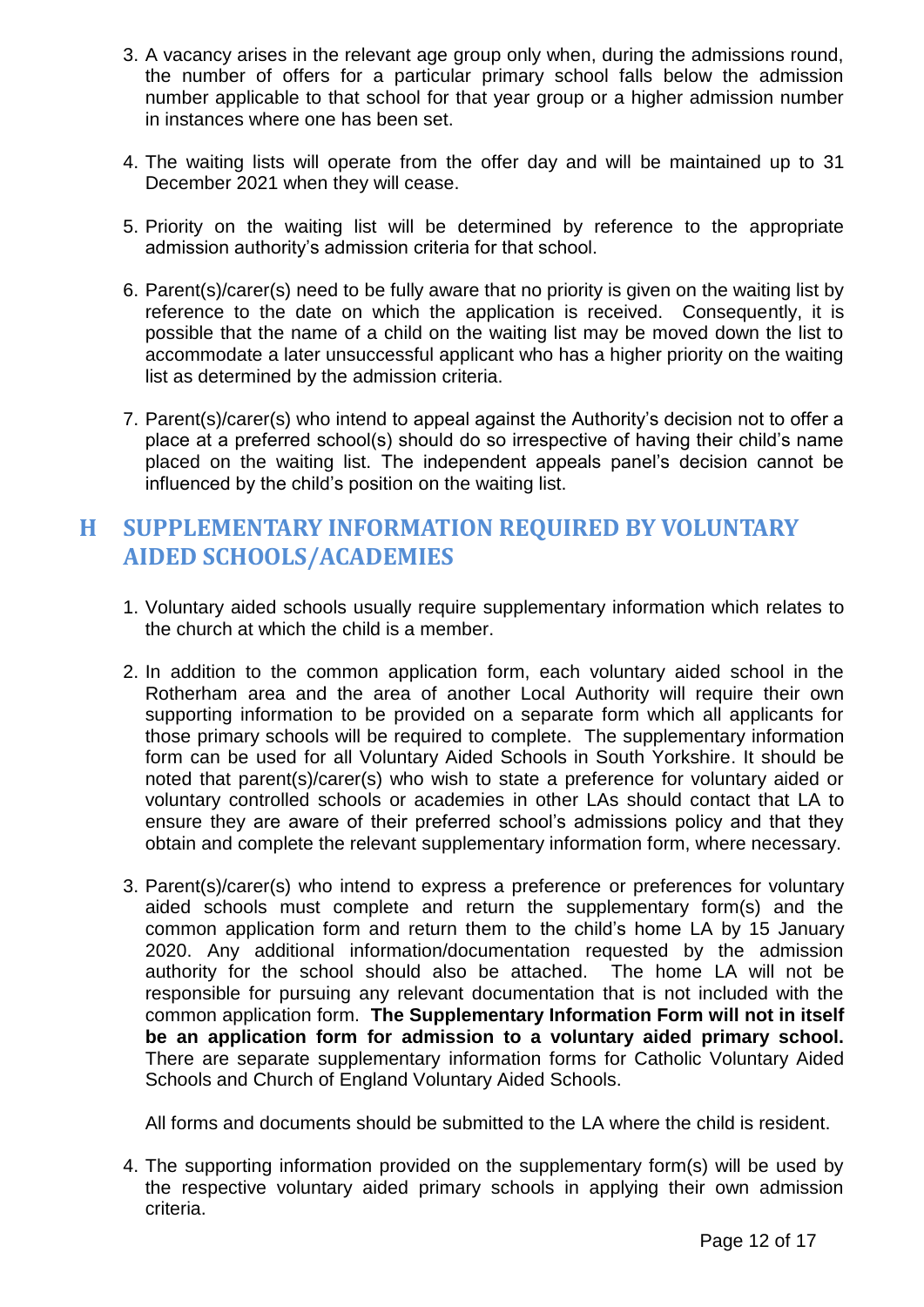- 5. Where additional information is not provided and a supplementary form not submitted in addition to the completed common application form, it is very likely to affect the consideration of the expressed preference by the governing body of that school.
- 6. The completion and return of the supplementary form and/or the common application form does not in itself guarantee a place at the preferred primary school(s).

# **I FALSE INFORMATION**

- 1. Where the Authority has made an offer of a place at a primary, junior and infant, separate infant or separate junior school on the basis of a fraudulent or intentionally misleading application from a parent(s)/carer(s) which has effectively denied a place to a child with a stronger claim to a place at the school, the offer of a place may be withdrawn where this provision is included in the respective admission authority's admission arrangements.
- 2. Where a child starts attending the school on the basis of fraudulent or intentionally misleading information the place may be withdrawn depending on the length of time that the child has been at the school.
- 3. Where a place or an offer of a place has been withdrawn the application will be reconsidered and a right of independent appeal offered if the place is refused.

# **J CO-ORDINATED ARRANGEMENTS FOR JUNIOR SCHOOLS**

1. This section of the scheme relates to co-ordinating the arrangements for the admission to separate junior schools or academies in so far as they differ from those outlined in earlier sections.

Nothing in this scheme prevents a parent(s)/carer(s) of a child attending a primary school making an application for admission to a junior school or academy at the appropriate time.

2. Applications for admission to Year 3 of a separate junior school or academy will be made on the common application form on which the parent(s)/carer(s) will be invited to express up to three preferences for junior schools and give reasons for those preference(s).

Where a primary school or academy is substituted for a separate junior school as a preference on the common application form, that preference will be dealt with as an in-year transfer to the primary school or academy. This recognises that Year 3 in a primary school is not a relevant age group for admission. Applications for a transfer to a primary school or academy in September 2021 should be submitted for consideration as part of the in-year admissions process on or after  $1<sup>st</sup>$  May 2021.

- 3. The common application form must be submitted online at [www.rotherham.gov.uk/schools](http://www.rotherham.gov.uk/schools) or returned to the Admissions Team, Children and Young People's Services, Riverside House, Main Street, Rotherham, S60 1AE by 15 January 2021.
- 4. The Authority will only make a single offer of a place at a school on the offer day of 16 April 2021, for applications received up to and including 15 January 2021.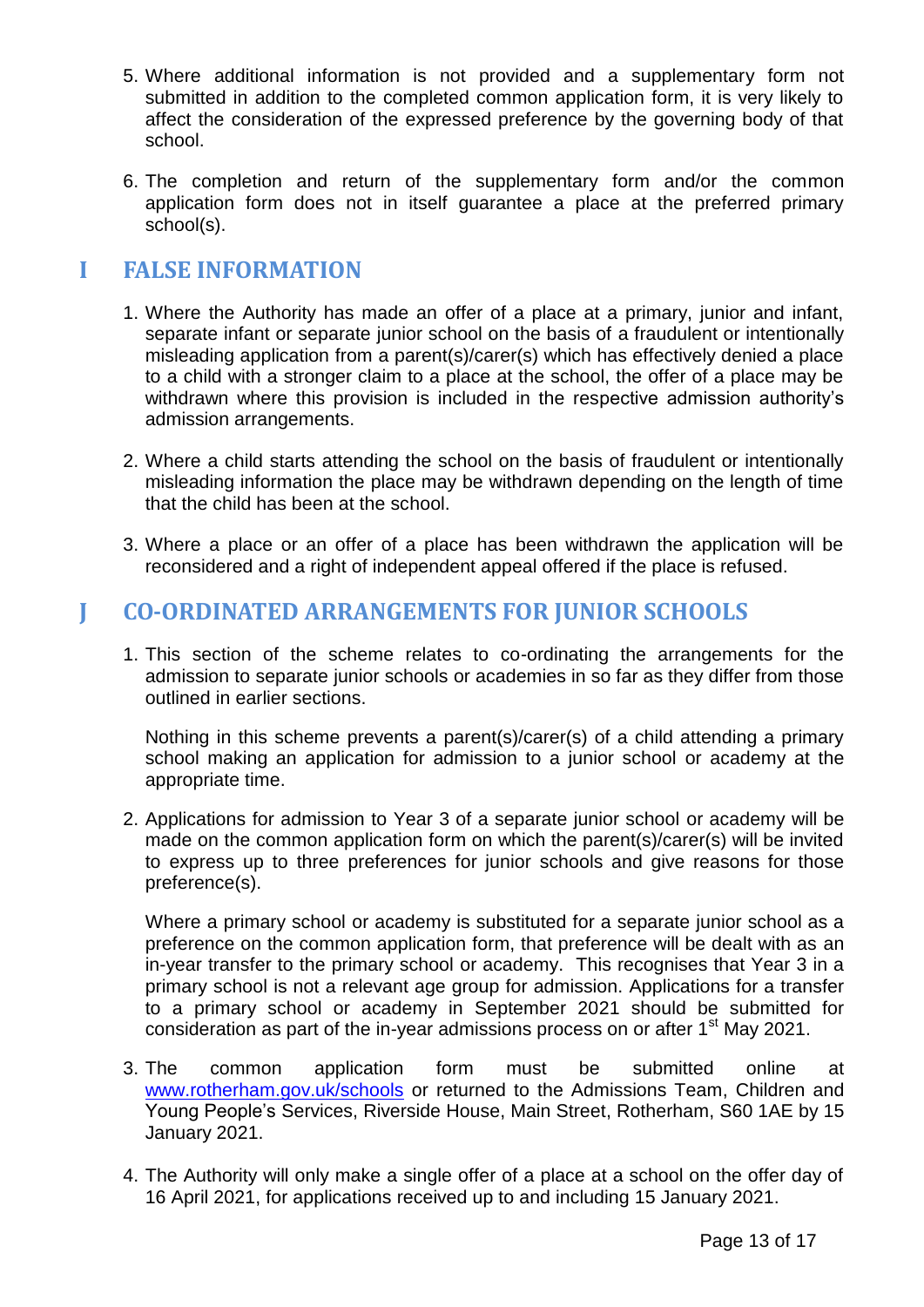- 5. Where the Rotherham authority cannot make a single offer for any of the preferences expressed by a parent(s)/carer(s) of a child resident in Rotherham and where that child remains without a school place, a place will be allocated to the child at the catchment area school if places remain at that school or the next nearest Rotherham community or voluntary controlled school with places available. This could be a Primary, Junior and Infant School, Academy or Trust School. If the next nearest school with spare places is Brampton Ellis C.E. Aided Primary School, the Governors have agreed that a place may be offered at the school.
- 6. The offer of a place under point 5 will be made after the offers made for all other preferences to primary and junior schools.

# **K TRANSFERS BETWEEN SCHOOLS DURING THE SCHOOL YEAR**

- 1. Applications received between 1 September, 2021 and 31<sup>st</sup> December 2021 will be considered in accordance with the Authority's co-ordinated admissions scheme for entry to the relevant Year.
- 2. Where appropriate, transfers from the relevant year, will be included on the waiting list, which is in operation until 31 December, 2021.
- 3. Applications received from 1 January 2022 onwards for admission into any year group will be considered as in-year transfers.
- 4. The Authority will, as far as possible, co-ordinate applications for in-year transfers with the neighbouring local authorities. Rotherham Authority will however respond directly to any parent who applies for a Rotherham School place with the outcome of their application.
- 5. Applications for admission to any primary school in Rotherham or any other local authority area from a parent resident in Rotherham must be made on the Rotherham Common Application Form for Transfer of Schools.
- 6. Parents resident in other local authorities who wish to apply for a Rotherham primary school will in the first instance be asked to contact their home authority for guidance in the interests of the tracking and safeguarding of children. However, Rotherham will accept applications made directly using the Rotherham Common Application Form (Transfers).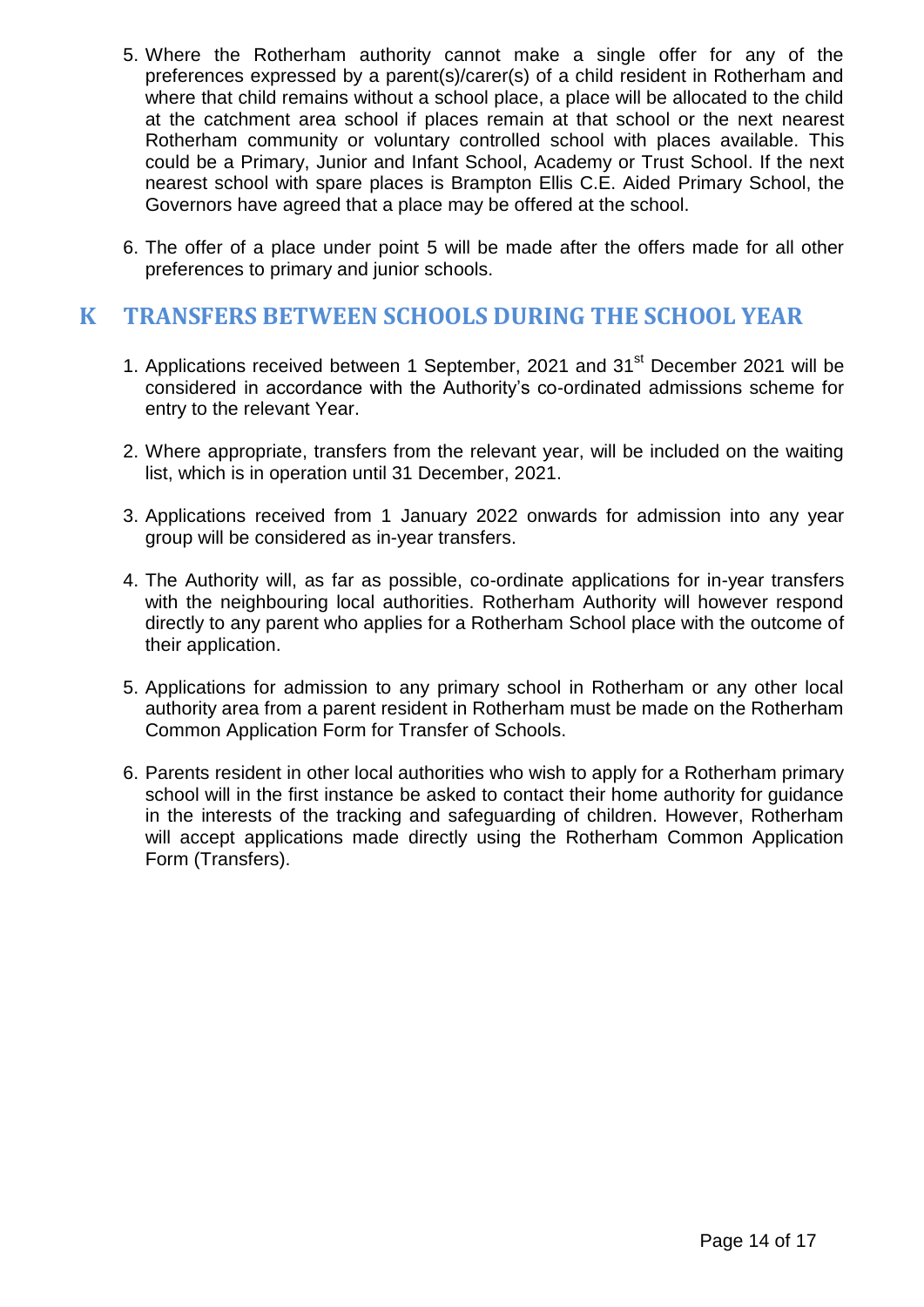# **Annex 1 Timetable for Co-ordinated Admissions Arrangements for Primary Schools and Year 2 to 3 Junior Applications**

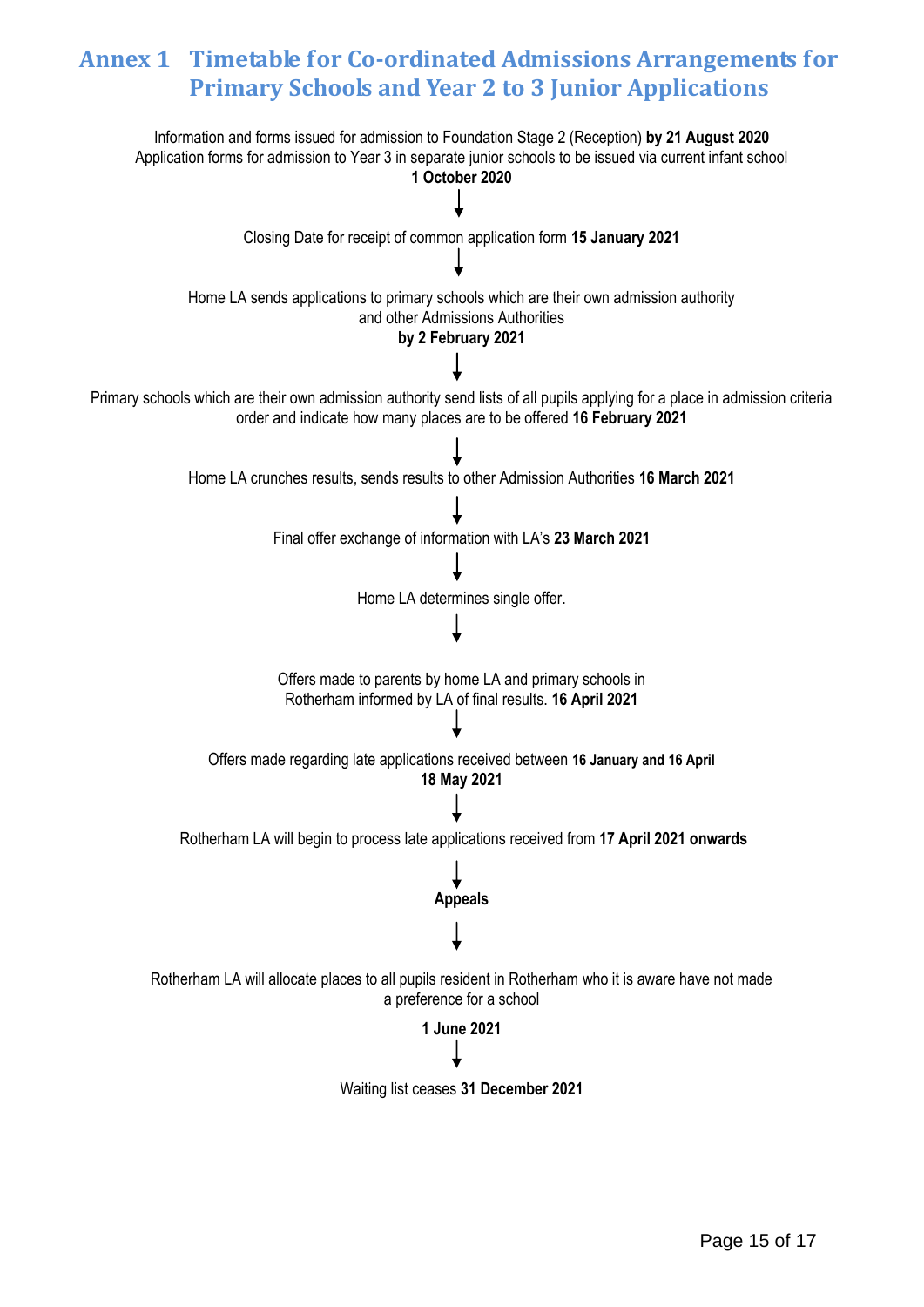# **Annex 2 Criteria for the Offer of a Single Place at a Primary, Infant, Junior or, Infant and Junior School**

- 1. Parent(s)/carer(s) will receive only one offer of a place at any Rotherham primary, infant, junior or, infant and junior school having completed the common application form.
- 2. Parent(s)/carer(s) are able to express up to three ranked preferences for any primary, infant, junior, junior & infant, academy or trust school, and give reasons for each of those preferences.
- 3. All preferences expressed by the parent(s)/carer(s) for schools will be treated equally, with the ranking only used to determine the single offer of a place.
- 4. All preferences will be assessed against the appropriate published admission criteria for each school.
- 5. Where a preference can be met up to the admission limit of a primary, infant, junior, infant and junior, academy or trust school the child becomes eligible for a provisional offer.
- 6. Where there is only one school for which a preference can be met, the single offer of a place at a school made to the parent(s)/carer(s) will be for that school.
- 7. Where more than one provisional offer could be made, the ranking of the expressed preferences, as listed on the common application form, will be used to determine which of those provisional offers becomes the single offer of a school place. A place will be allocated at the highest ranked preferred school.